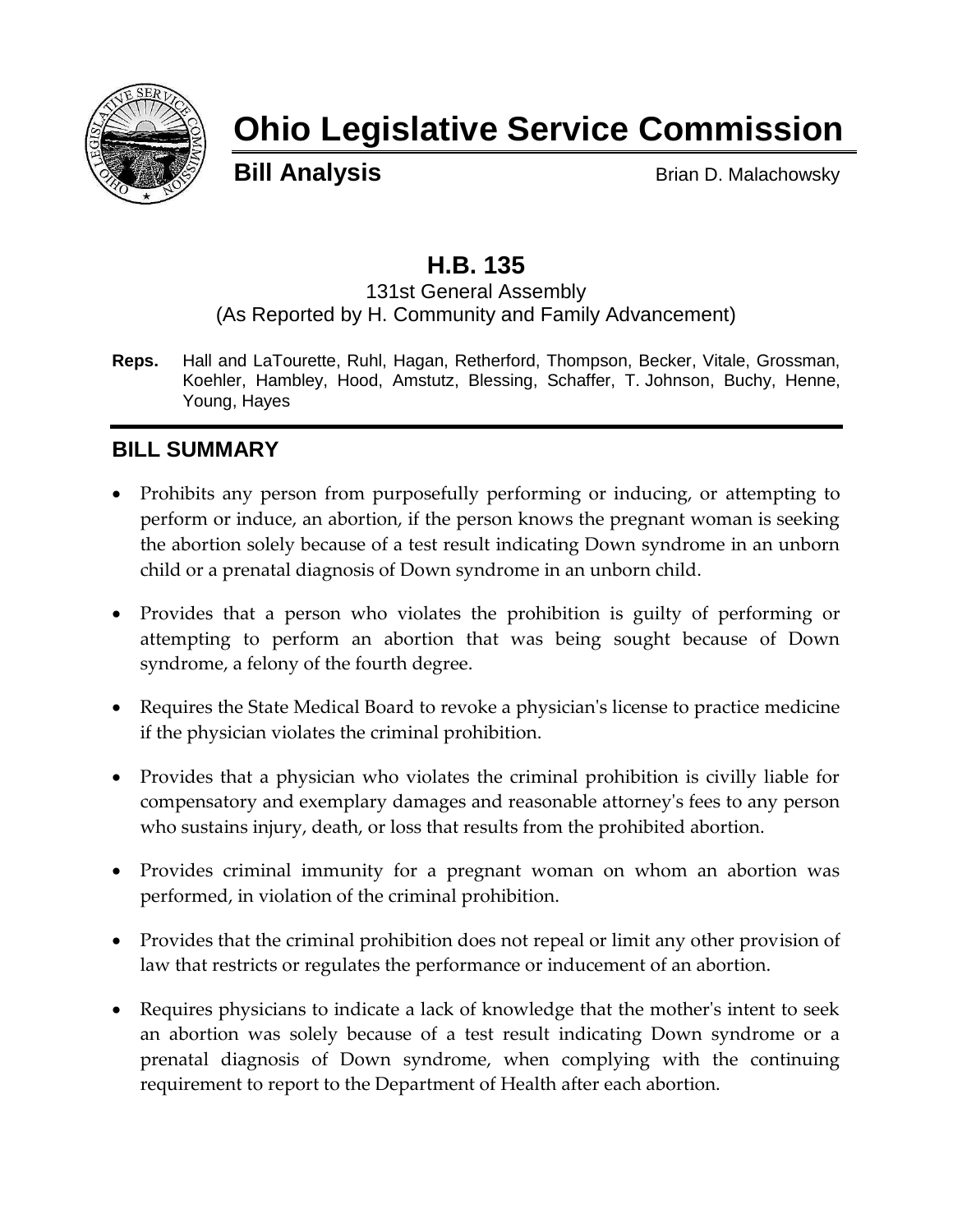• Permits the General Assembly, by a joint resolution, to appoint members who sponsored or cosponsored this bill to intervene as a matter of right in any case that challenges the constitutionality of the bill's provisions, except for the reporting requirements.

# **CONTENT AND OPERATION**

#### **Abortion prohibited when solely due to Down syndrome**

The bill prohibits any person from purposefully performing or inducing, or attempting to perform or induce an abortion on a pregnant woman, if the person has knowledge that the pregnant woman is seeking the abortion solely because of a test result indicating Down syndrome in an unborn child or a prenatal diagnosis of Down syndrome in an unborn child. The bill does not specifically prohibit the *act* of aborting unborn children with Down syndrome. Rather, it looks at *why* the mother desires an abortion and whether the person who will perform the abortion knows the mother's reasons. Whoever violates this prohibition is guilty of performing or attempting to perform an abortion that was being sought because of Down syndrome, a felony of the fourth degree.<sup>1</sup>

The bill defines "Down syndrome" to mean a chromosome disorder associated either with an extra chromosome 21, in whole or in part, or an effective trisomy for chromosome 21.<sup>2</sup> "Pregnant" means the human female reproductive condition, that commences with fertilization, of having a developing fetus. "Unborn child" means an individual organism of the species homo sapiens from fertilization until live birth.<sup>3</sup>

### **Criminal immunity for pregnant woman**

The bill provides that a pregnant woman on whom an abortion is performed or induced, or attempted to be performed or induced, in violation of the crime described above is not guilty of that crime, or of attempting to commit, conspiring to commit, or complicity in committing that crime.<sup>4</sup>



 $\overline{a}$ 

 $1$  R.C. 2919.20(B) and (C).

<sup>2</sup> R.C. 2919.20(A)(1).

 $3$  R.C. 2919.20(A)(2); R.C. 2919.16, not in the bill.

 $4$  R.C. 2919.20(F).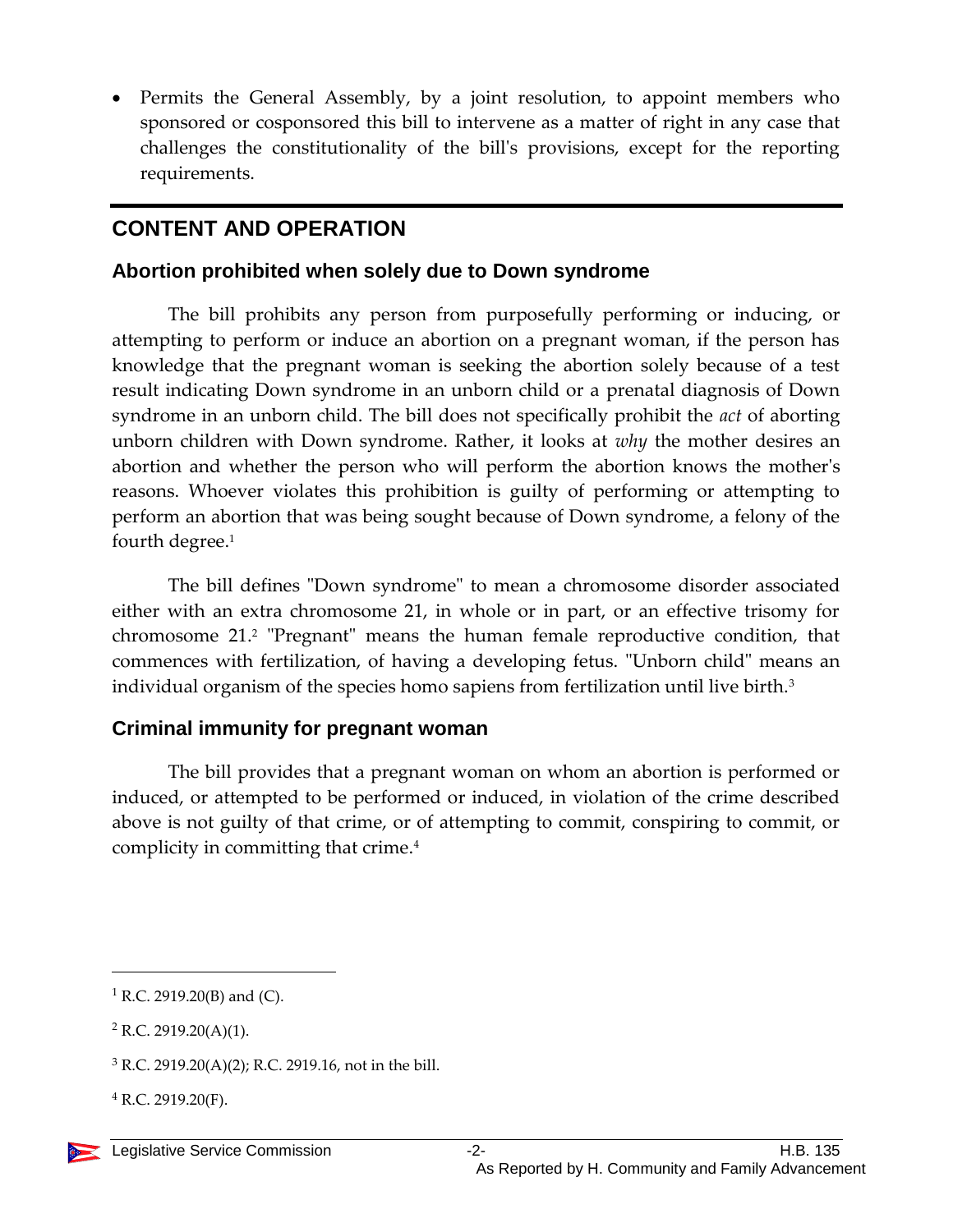#### **Physicians who perform Down syndrome abortions**

#### **Additional consequences for physicians**

In addition to the criminal penalty described above, physicians are subject to further consequences for violating the criminal prohibition established by the bill. Under the bill, a "physician" means a person licensed to practice medicine and surgery or osteopathic medicine and surgery by the State Medical Board or a person who is otherwise authorized to practice medicine and surgery or osteopathic medicine and surgery in Ohio.<sup>5</sup>

#### **Disciplinary action**

The bill requires the State Medical Board to revoke a physician's license to practice medicine if the physician performs or induces, or attempts to perform or induce an abortion prohibited by the bill.<sup>6</sup>

#### **Civil action**

The bill provides that a physician who performs or induces, or attempts to perform or induce an abortion prohibited by the bill is liable in a civil action. The physician would be liable for compensatory and exemplary damages and reasonable attorney's fees to any person, or the representative of the estate of any person, who sustains injury, death, or loss to person or property as the result of the prohibited abortion. The bill also permits a court to award injunctive and other equitable relief that it considers appropriate.<sup>7</sup>

#### **Reporting requirement**

The bill adds to the report physicians must submit to the Department of Health after performing each abortion, as required under continuing law.<sup>8</sup> When making the report, the bill requires the attending physician to indicate that he or she does not have knowledge that the pregnant woman was seeking the abortion solely because of a test result indicating Down syndrome in an unborn child or a prenatal diagnosis of Down syndrome in an unborn child.<sup>9</sup>

 $\overline{a}$ 

 $^{9}$  R.C. 2919.201(A).



<sup>5</sup> R.C. 2919.20(A)(2); R.C. 2305.113 and 2919.16, not in the bill.

<sup>6</sup> R.C. 2919.20(D).

 $7$  R.C. 2919.20(E).

<sup>8</sup> R.C. 3701.79, not in the bill.